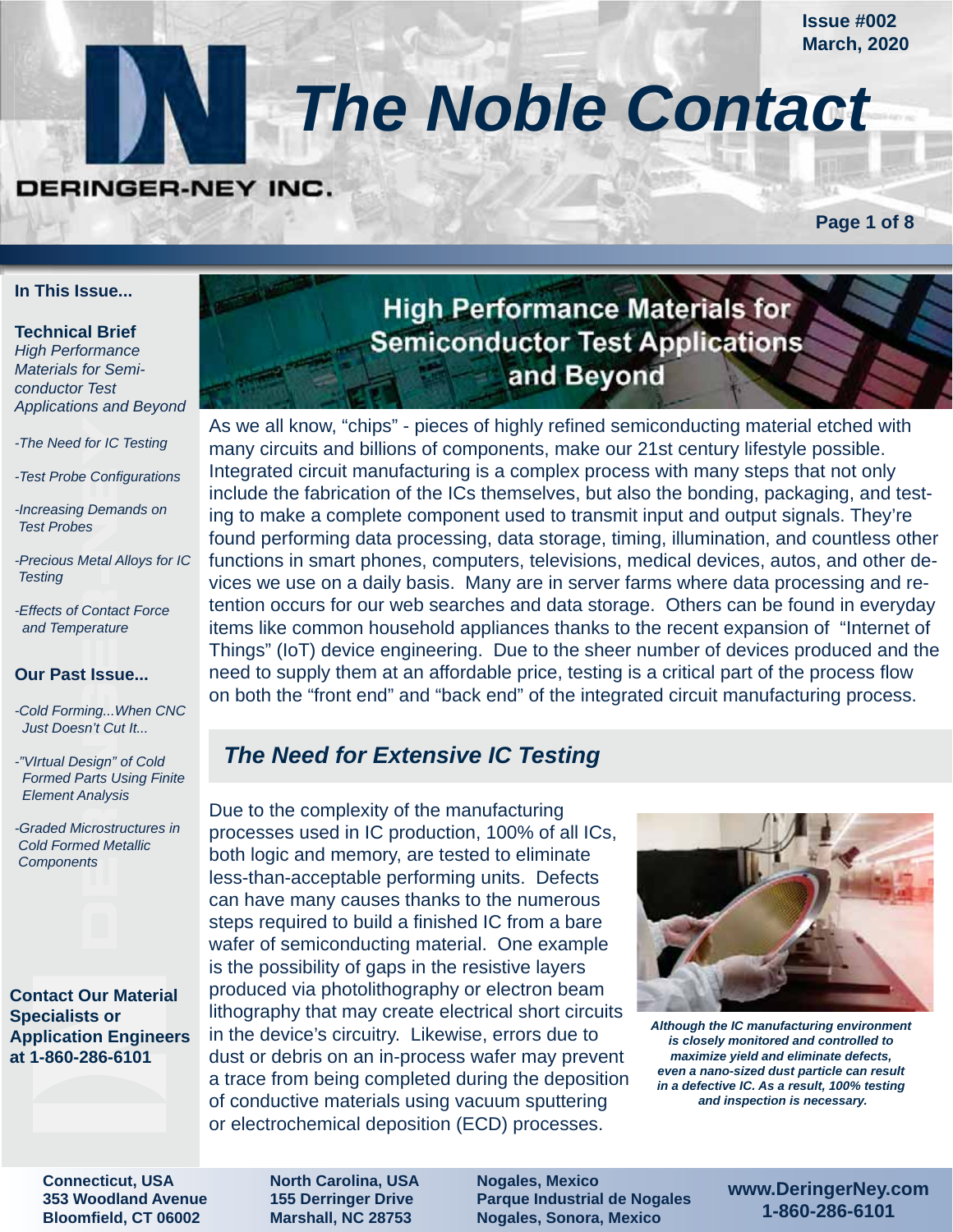

**Issue #002**

## *High Performance Materials for Semiconductor Test Applications and Beyond (continued...)*

A dedicated industry has emerged to make the complex equipment needed to test these ICs at high speeds and throughput. The equipment consists of test tools called "probers" and the "probe cards" that reside within them. Probers are machines which transfer individual ICs, or full wafers with many ICs into the test fixture. The IC is known in the industry as the "device under test" (DUT). The prober contains sophisticated electronics and programming to power the ICs, deliver input signals, and collect output data with the goal of testing the proper function of each DUT. This communication is performed through the probe cards, which contain an array of test needles. The test needles, commonly called "probes", make contact with pads on the DUT. All the input power and data required to perform the test is transmitted through the probes, and feedback is similarly routed through the probe card back into the prober electronics. Since the probes operate in very close proximity, the bulk of the probe length is typically coated with an insulating polymer layer to avoid shorting through adjacent channels.

Application-specific test algorithms identify and record defective devices and note the actual portion of the ICs that are malfunctioning. They also record the location on the wafer where the defective IC originated. The data collected helps troubleshoot and correct potential process issues. All this is done in a very short time, necessitated by the high production rate of these devices.

## *Test Probe Needle Configurations*

There are a number of technologies used to produce the test needles mounted in the probe card that vary by test level (pre- or post-packaging) and IC function. Many wafer- and die-level test needles are produced from metallic wires fabricated with alloys which were developed by Deringer-Ney. Common types of wire needle configurations include cobra probes, cantilever probes, vertical probes, and LED probes. Other common, non-wire probes include so-called MEMS probes and pogo pins.

## *Cobra Probes*

Cobra Probes are formed pins manufactured with starting wire diameters of approximately 0.001-0.004 in (25-100 µm) and are typically used for small-pitch logic testing.This type of probe is named for its selfcontained ribbon-shaped spring that gives it a "snake-like" appearance as shown in Figure 1. The working tip may be found in a flat configuration or as conical points. Force exerted by the tip of the cobra probe on the test pad is a combination of beam bending and beam buckling. The forerunner to today's cobra probes were socalled "buckling beam probes", developed by IBM in the 1970s. In fact, Deringer-Ney's Paliney® family of alloys was named in the original inventions as materials suitable for this application [1]. The cobra probes are typically the IC-facing surface of the probe card, backed by complex electronics that route and condition the signal to and from the prober.





**Connecticut, USA 353 Woodland Avenue Bloomfield, CT 06002**

**North Carolina, USA 155 Derringer Drive Marshall, NC 28753**

**Nogales, Mexico Parque Industrial de Nogales Nogales, Sonora, Mexico**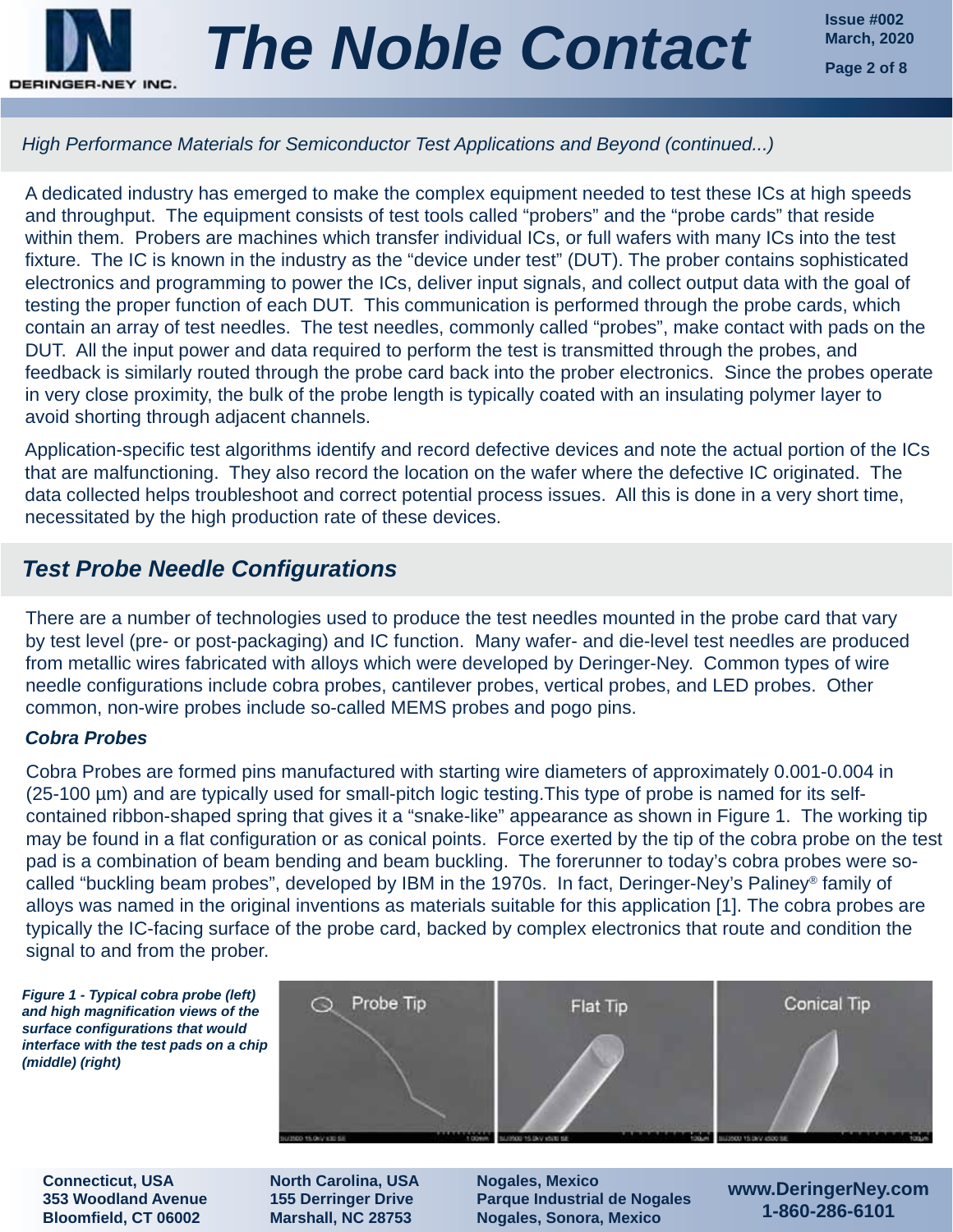

## *ertical Probes*

ertical probes, as well as other straight wire needles, are often used in a manner consistent with cobra probes. A key difference is that probe card design utili es clever guiding with multiple perforated plates to offset the tip and tail of the probe, thus controlling the buckling of the probe. This simplifies probe manufacture relative to cobra probes. As with cobra probes, typical starting wire diameters are approximately 0.001-0.004 in (25-100 µm).

## *Cantilever Probes*

Cantilever probes, more typically used for testing memory, are fabricated from wire approximately 0.00 in (75 µm) starting diameter, with lengths of 2-5 in (50-125 mm). enerally, the cantilever probes are held at an acute angle relative to the DUT, and their pointed tips make contact with the IC test pads. Force exerted by this probe design is that of a simple bending beam, as the name would imply. Most of the overall length of the probe is used as a connection to route signals to and from the supporting PCB and associated electronics. Flexibility of the wire is a key characteristic to ensure consistent board attachment for each probe.

## *Probes*

LED probes, as the name implies, are used primarily for verifying the function of light emitting diodes (LEDs). This style of probe has a larger cross-section than the others discussed above, typically 0.014-0.020 in ( 50-500 µm). hen testing LEDs, particular attention is needed to the surface finish of the probe such that detected illumination values do not vary from probe to probe.

#### *Probes*

MEMS probes are typically wafer-level test needles and are manufactured using techniques similar to those used in the fabrication of ICs, but reimagined to produce freestanding structures. This is referred to in the industry as "microelectromechanical systems", or "MEMS" technology. A typical method for MEMS needle production includes photolithographic patterning of a shape over a sputtered seed layer, plating using ECD, perhaps over the core of a different metal, and release of the MEMS needles from the substrate.

## *Pogo Pin Probes*

Pogo pins, unlike the other probe types discussed, are usually designed to contact balls of soft solder alloys at the die- and packaging-level test during wafer bumping and die attachment respectively. These pins are micro-assemblies typically consisting of 4 parts the probe tip is the working surface that contacts the DUT the spring, which dictates load-displacement behavior for the pin the plunger that compresses the spring and transmits the signal back through the probe card and the barrel that houses all of these components. The probe tip will have a major diameter of about 0.010-0.020 in (250-500 µm), making it quite a bit larger than most wire probes.

Figure 2 on the following page illustrates the details of a pogo pin probe using both SEM and optical microscopy techniques.

**Connecticut, USA 353 Woodland Avenue Bloomfield, CT 06002**

**North Carolina, USA 155 Derringer Drive Marshall, NC 28753**

**Nogales, Mexico Parque Industrial de Nogales Nogales, Sonora, Mexico**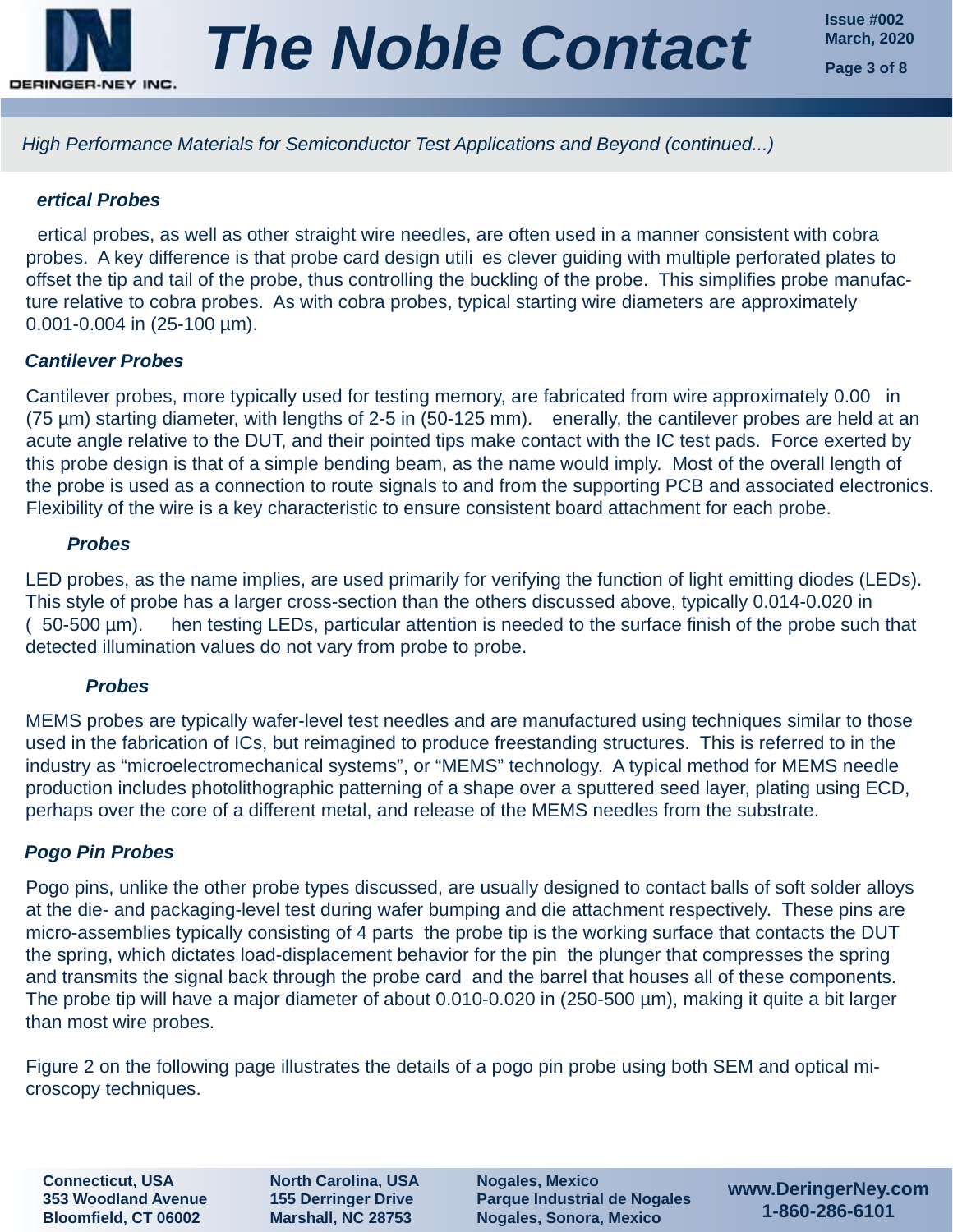



*Figure - overview (top) and optical micrographs of a metallographic cross section (bottom) of a pogo pin probe illustratingits primary components labeled (1) plunger ( ) barrel ( ) tip and ( ) spring*

## *ncreasing emands on Test Probes*

Over the years, as IC technology advanced across the entire fabrication environment, the physical si e of the transistor had become smaller and smaller. hile Moore's Law may not continue indefinitely [2], the march toward IC si e reduction and higher component density still continues. This means that the available pad si e for signal and power delivery has decreased over time, and the number of test sites per unit area has increased. As test site density increases, the distance between adjacent probes - their "pitch" - decreases, necessitating the use of smaller diameter probe designs.

## *Current Carrying Capacity (CCC)*

Compounding the difficulty of manufacturing these tiny probes is that they must also support current levels similar to larger, previous generation wire probes. This means that current density increases quickly, inversely proportional to the square of the diameter. For example, if the diameter of the probe decreases by half, all other things remaining equal, the current density in the probe increases by a factor of 4x. This presents challenges in both the mechanical and electrical aspects of the design. The ability to simultaneously support amperage and a mechanical load is termed "current carrying capacity" (CCC).

Semiconductor test engineers use CCC values as an approximation of how much current they can pass through a needle or probe card for a specified duty cycle. The two most common methods for measuring CCC are the International Sematech Manufacturing Initiative (ISMI) method, and the Maximum Allowable Current (MAC) method.

## *CCC Testing*

ISMI CCC testing measures the spring force exerted by a probe at increasing current densities, as described by Daniels [ ]. Typically, the test needle is compressed to a manufacturer-specified overdrive, and the compression force in the absense of applied current is measured. Constant current is then applied for 2 minutes, stopped, and after a cooling cycle of 10 seconds the remaining force is measured. This cycle is

**Connecticut, USA 353 Woodland Avenue Bloomfield, CT 06002**

**North Carolina, USA 155 Derringer Drive Marshall, NC 28753**

**Nogales, Mexico Parque Industrial de Nogales Nogales, Sonora, Mexico**

**www.DeringerNey.com 1-860-286-6101**

**Issue #002**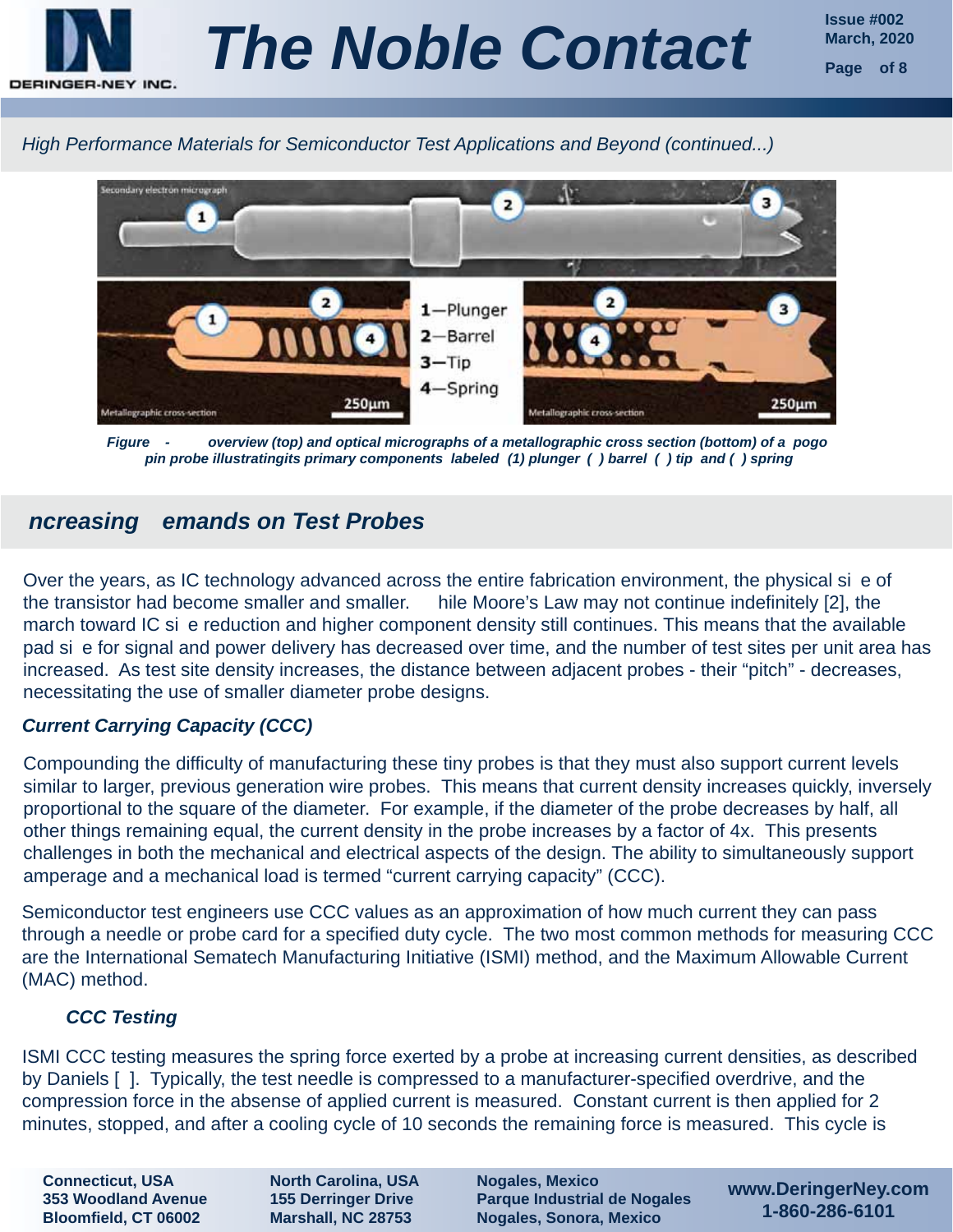

repeated with stepwise current increases until a substantial drop in force is observed. The CCC limit is conventionally defined as **the current at which the remaining force is reduced y 20 .**

## *ingle Probe C CCC Testing*

Single probe MAC CCC testing looks for permanent deformation of a probe at levels of appled current, as opposed to measuring the force exerted. A description by a mi *et al.* [4] characteri es this approach as "[CCC is the] maximum current a probe can handle without permanently deforming (stresses remain below the yield strength) at its fully loaded state for a repeated number of cycles." In the simplest embodiment, a test needle is compressed per manufacturer-specified overdrive, current cycled, force removed, and the probe height measured. The CCC of a single probe is thus defined as **the current at which the needle does not return to its original osition once the current and com ression are withdrawn.**

## *ultiple Probe C CCC Testing*

Multiple probe MAC CCC testing was offered as a somewhat more complex approach by Cassier *et al.* [5], where a small array of 10 probes was used. Each probe experienced a unique current level and duty cycle before its free height was measured. The change in probe planarity was examined as a function of current on a log-log scale. MAC was defined as **the current at which the line of est fit coincided with some allowa le change in lanarity** (0.1 µm in this case). et more sophisticated approaches designed to gather both MAC and ISMI CCC data from multiple probes have been proposed as well [ ].

#### *ther emands on Test Needles*

In addition to CCC requirements, the probe needles must have high tarnish resistance to minimi e contact resistance (C ) variation and ensure signal integrity for the lifetime of the probe. In some cases, adhesive transfer from the DUT to the probe tip can raise the C to unacceptable levels. In these cases, abrasive mechanical cleaning treatments are often used periodically to remove the transferred material and prolong the useful life of the probe. Typical needle life is in the millions of touchdowns.

## *Precious etal lloys for C Testing*

Deringer-Ney has been supplying high performance wire to the probe industry since the 1970s. Most of the needle probe alloys we provide are heat-treatable Pd-Ag-Cu alloys. The alloy compositions have evolved over time to balance the demands of smaller pad si es (resulting in the need for decreased wire diameter) and increased CCC. Although we cannot yet accurately predict CCC or MAC from just the physical and mechanical wire properties, there are a number of properties that do allow a reasonable trend analysis of a probe's performance. Following is a list of the Deringer-Ney alloys that had been used for many years for IC test probes and a comparison of their relevant properties.

**Paliney 7** was used in the original cobra probe development by IBM in the 1970s and is still used today for cantilever probes, straight probes, and cobra probes.

**Connecticut, USA 353 Woodland Avenue Bloomfield, CT 06002**

**North Carolina, USA 155 Derringer Drive Marshall, NC 28753**

**Nogales, Mexico Parque Industrial de Nogales Nogales, Sonora, Mexico**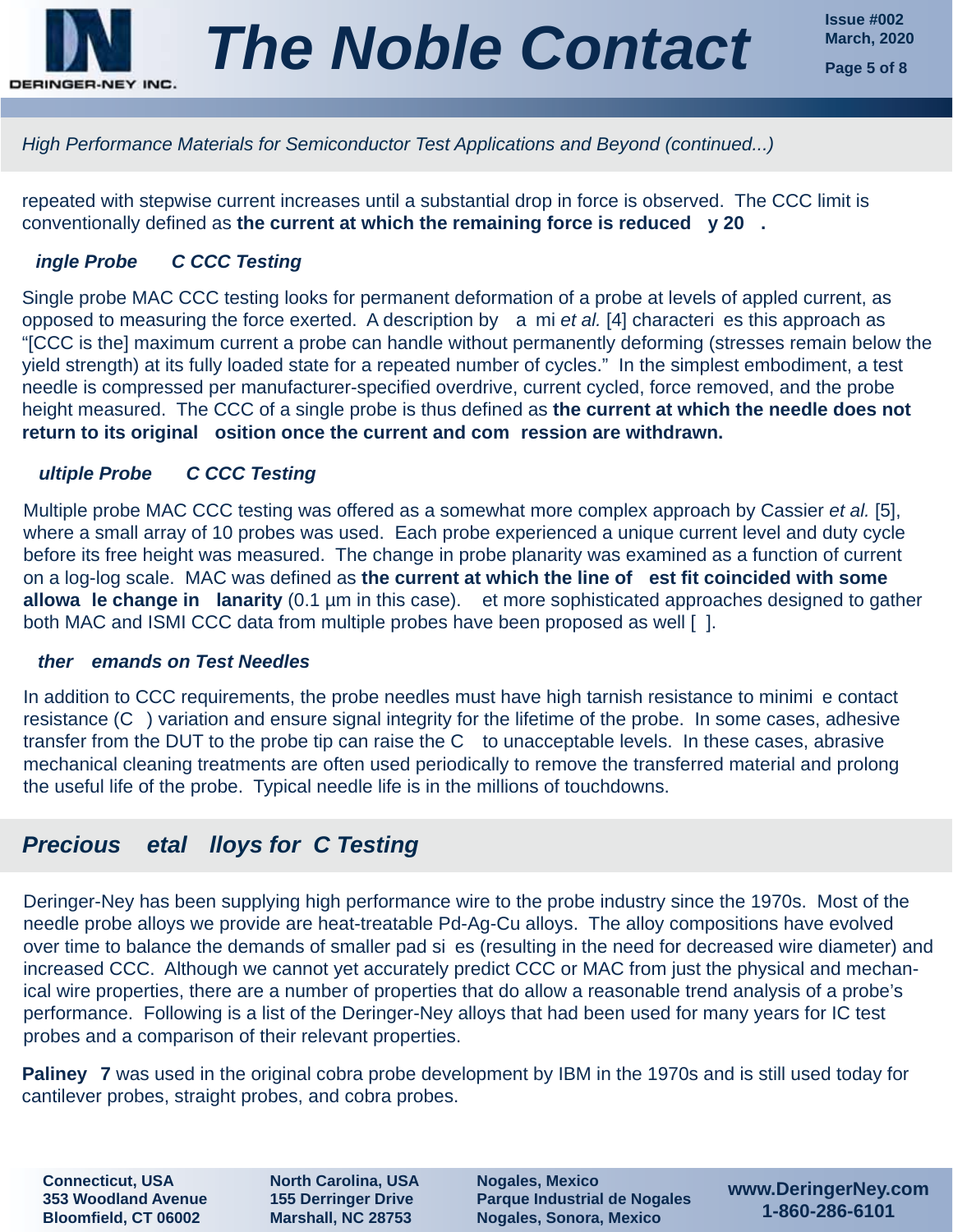

The demand for smaller diameter probes created two challenges for the probe designers. The reduced crosssection created a rapid temperature rise with the applied current. These higher operating temperatures resulted in a loss of mechanical properties and a concern about increased C due to oxidation. These concerns led to the development of **Paliney** 3C. This alloy was designed specifically for *igh ardness* and *igh* **Conductivity (C) and has the benefits of both a 2x reduction in bulk resistivity and an increase in mechan**ical properties relative to Paliney 7. It has been used for cobra probes, cantilever probes, and other vertical needles. Due to C's higher hardness, it is also used for long life pogo pin tips.

**Paliney C** was introduced to offer slightly higher conductivity and improved formability. It is used mostly for cobra probes and straight needles. Our latest alloy, **Paliney 25** (US patent 10, 5,424), has the highest CCC of Deringer-Ney's family of age-hardenable Pd alloys. It nearly doubles the bulk conductivity of and still maintains the mechanical properties equivalent to Paliney 7 or Paliney C.

| <b>Deringer-Ney Semiconductor Alloys</b><br><b>Nominal Pro erties Age ardened</b> |                               |                                    |                                |                          |
|-----------------------------------------------------------------------------------|-------------------------------|------------------------------------|--------------------------------|--------------------------|
| <b>Pro erties</b>                                                                 | Paliney 7<br>(Pd-Ag-Cu-Pt-Au) | 3C<br><b>Paliney</b><br>(Pd-Ag-Cu) | <b>Paliney C</b><br>(Pd-Ag-Cu) | Paliney 25<br>(Pd-Ag-Cu) |
| <b>Conductivity</b><br><b>IACS</b><br>micro-ohm cm                                | 5.5<br>1, 4                   | 14.5<br>11.9                       | 1.5<br>10.45                   | 27.0<br>.25              |
| UTS si                                                                            | 1 <sub>0</sub>                | 250                                | 190                            | 190                      |
| ardness                                                                           | $\overline{0}$                | 450                                | 5                              | $\overline{0}$           |
| longation                                                                         | $1 - 10$                      | 1-                                 | $1 - 4$                        | $-12$                    |

## *ther Considerations*

## *Contact Force*

In addition to these characteristics, there are other properties that affect overall test probe performance. For example, it is important to establish and maintain good metal-to-metal contact during the mating of the probe with the DUT. ery light contact force will result in unstable contact resistance and false negatives resulting in a low process yield. ery high contact forces will produce stable C values but can produce excessive wear scars and in the extreme case, can actually crack the wafer during the test.

**Connecticut, USA 353 Woodland Avenue Bloomfield, CT 06002**

**North Carolina, USA 155 Derringer Drive Marshall, NC 28753**

**Nogales, Mexico Parque Industrial de Nogales Nogales, Sonora, Mexico**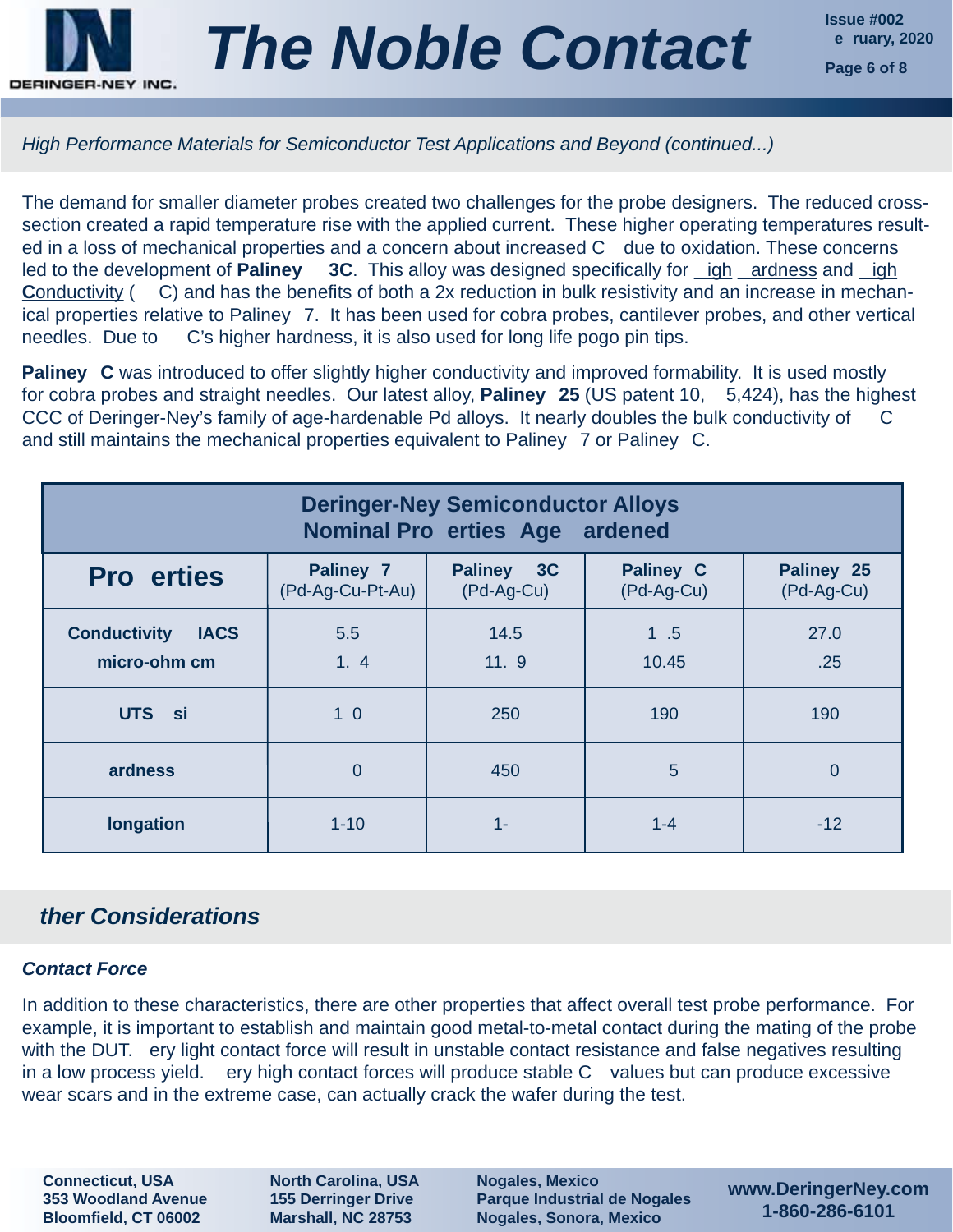

**Issue #002**

*High Performance Materials for Semiconductor Test Applications and Beyond (continued...)*

The typical contact force for IC probes is on the order of 1-  $g_f$  with a typical overdrive (deflection after initial contact) in the range of 50-250 µm. Some of the newer D configurations (Cu pillars or solder balls) require even tighter tolerances. The spring rate of a typical vertical probe is related to the physical geometry and elastic modulus of the probe material. The oung modulus of the Deringer-Ney probe alloys are similar and fall within a range of 17 to 19. x 10 psi (115 to 1 5 Pa).

#### *Temperature*

IC probes must maintain stable properties at elevated temperatures. In addition to the anticipated I heating of the probe caused by the test currents, some wafer test protocols require heated chucks using temperatures in



*lastic modulus of eringer-Ney semiconductor alloys*

excess of 125 C. As noted earlier, IC manufacturers are on a never ending path to shrink the IC and reduce the pitch of the various features. This produces very tightly packed test arrays on the wafer, resulting in probe cards that can exceed 10,000 individual test probes. The heat generated by these tightly packed probes is challenging to dissipate and acts to raise the localised temperatures under test conditions. As a consequence, it's important to maintain the mechanical strength of the test probes at temperatures significantly above the ambient temperature. As shown in the graph below, the Deringer-Ney semiconductor alloys are mechanically stable at temperatures above 250 C.



*ardness of various eringer-Ney semiconductor test alloys noop hardness change over time C*

**Connecticut, USA 353 Woodland Avenue Bloomfield, CT 06002**

**North Carolina, USA 155 Derringer Drive Marshall, NC 28753**

**Nogales, Mexico Parque Industrial de Nogales Nogales, Sonora, Mexico**